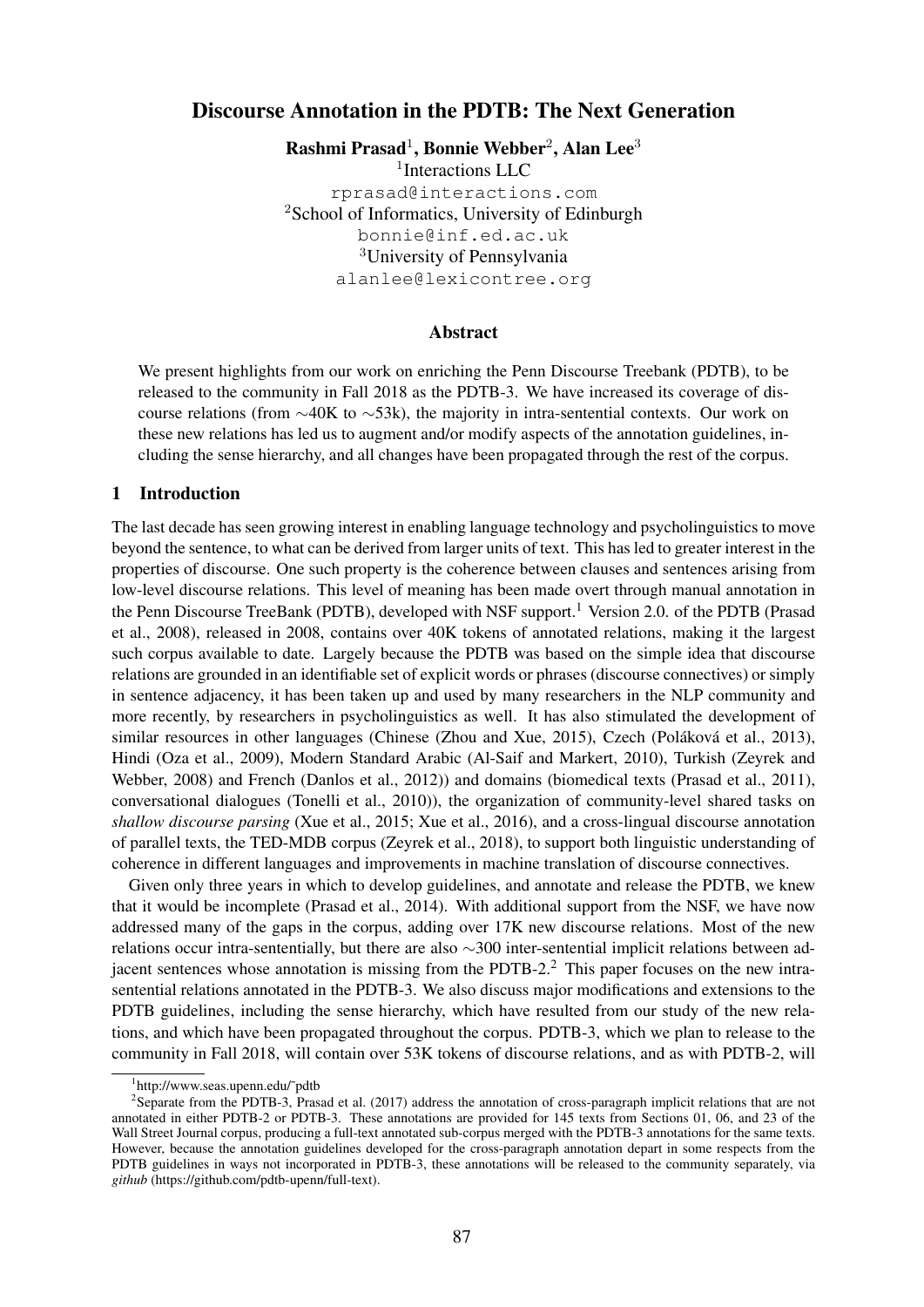be distributed through the Linguistic Data Consortium (LDC), along with a detailed annotation manual (which will also be available from the PDTB website).

Section 2 describes the range of new constructions annotated in the corpus. Section 3 describes changes to the senses and relation types, and Section 4 describes some other modifications to the guidelines. We close with a discussion of mapping the new PDTB-3 senses to the ISO-DR-Core set of discourse relations (Section 5), and the conclusion (Section 6).

### 2 New Relations

While the PDTB-2 contains over 40K tokens of discourse relations, there are some syntactic and textual contexts where discourse relations were not annotated. In particular, PDTB-2 guidelines (PDTB-Group, 2008) limited annotation to (a) explicit relations lexicalized by discourse connectives, and (b) implicit relations between paragraph-internal adjacent sentences and between (semi-)colon separated clauses within sentences. Further, discourse connectives were drawn from the pre-defined syntactic classes of subordinating conjunctions, coordinating conjunctions, and discourse adverbials. And strict constraints were placed on the syntactic realization of relation arguments: with a few well-defined exceptions, arguments had to be realized as one or more clauses or sentences.

Defining the scope of the annotation in this way, however, precluded consideration of a wider set of discourse relations.

First, the general restriction to explicit connectives precluded subordinate clauses — in particular free adjuncts and free TO-infinitives, that can occur without lexical subordinators while bearing an implicit relation to their matrix clause. Ex. (1) shows a free adjunct related via an implicit REASON sense to its matrix clause, explaining why treasurys opened lower. The free TO-infinitive in Ex. (2) is related via CONDITION to its matrix clause, specifying the hypothetical purpose from which the competitive edge would have to follow.

- (1) *Treasurys opened lower*, Implicit=as a result of reacting negatively to news that the producer price index a measure of inflation on the wholesale level – accelerated in September. (CONTINGENCY.CAUSE.REASON)[wsj.2428]
- (2) *Banks need a competitive edge* Implicit=if (they are) to sell their products. (CONTINGENCY.CONDITION.ARG2-AS- $CONDITION)[wsj_0238]$

Second, the restriction to explicit connectives from the limited set of syntactic classes precluded relations triggered by prepositional subordinators like *for*, *by*, *in*, *with*, *instead of*, etc., that can complementize for clauses, as in Exs. (3-6).

- (3) *But* with foreign companies snapping up U.S. movie studios, *the networks are pressing their fight harder than ever*. (CONTINGENCY.CAUSE.REASON) [wsj 2451]
- (4) Wall Street analysts have criticized Bethlehem *for not following its major competitors* in linking with a foreign company to share costs and provide technology to modernize old facilities or build new ones. (EXPANSION.MANNER.ARG2- AS-MANNER [wsj\_0782]
- (5) James Cleveland, a courier *who earned a Bravo Zulu* for figuring out how to get a major customer's 1,100-parcela-week load to its doorstep by 8 a.m., considers himself far more than a courier. (CONTINGENCY.CAUSE.REASON) [WSJ<sub>-1394]</sub>
- (6) But on reflection, Mr. Oka says, he concluded that Nissan is being prudent *in following its slow-startup strategy* instead of simply copying Lexus. (EXPANSION.SUBSTITUTION.ARG1-AS-SUBST) [WSJ\_0286]

Third, the restriction on arguments to clauses (with a small set of specific exceptions) precluded relations between conjoined verb phrases. The PDTB-2 exceptions to clausal realization did allow verb phrases to be valid arguments, but not of the VP conjunction itself. Thus, in Ex. (7), while *because* was annotated, the VP conjunction *and* was not. Conjoined VPs have now been annotated in the PDTB-3 (Webber et al., 2016), as in Ex. (8) and Ex. (9).

- (7) She became an abortionist accidentally, *and continued* because it enabled her to buy jam, cocoa and other warrationed goodies. (CONTINGENCY.CAUSE.REASON) [WSj\_0039]
- (8) She *became an abortionist accidentally*, and continued because it enabled her to buy jam, cocoa and other warrationed goodies. (EXPANSION.CONJUNCTION) [WSJ\_0039]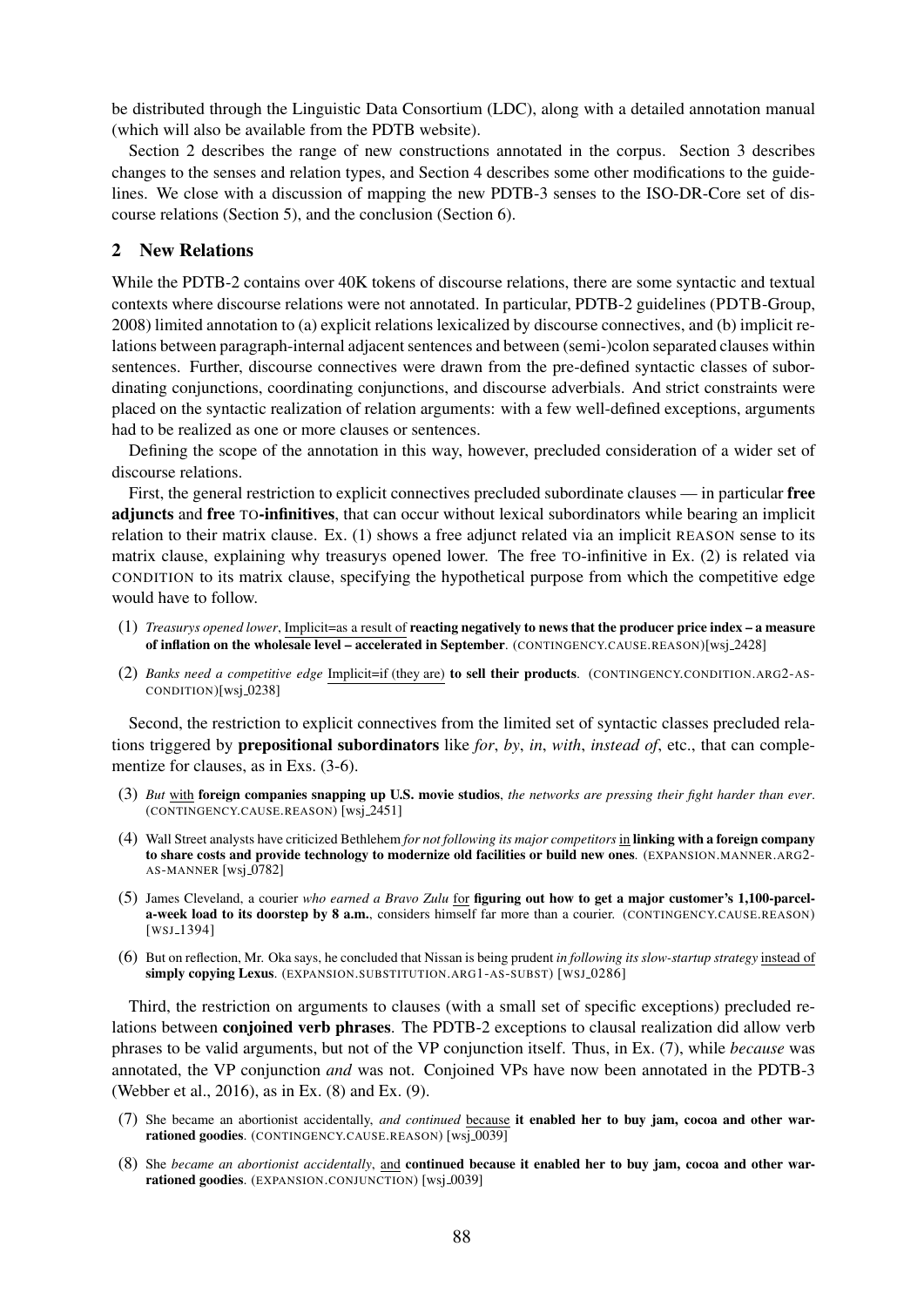| <b>Intra-S Context</b>      | $\tilde{}$ Num   |
|-----------------------------|------------------|
| Free Adjuncts               | $\tilde{c}$ 2200 |
| Free TO-infinitives         | $\tilde{ }$ 1500 |
| Prep. Clausal Subordination | $\tilde{ }$ 1600 |
| Conjoined VPs               | 5800             |
| S Conjunction Implicits     | 1800             |
| <b>Total</b>                | ~13000           |

Table 1: Approximate distribution of new intra-sentential relations in PDTB-3. Exact distributions will be announced with the release of the corpus.

(9) Stocks *closed higher in Hong Kong, Manila, Singapore, Sydney and Wellington*, but were lower in Seoul. (COMPARISON.CONTRAST) [wsj\_0231]

As discussed in Webber et al. (2016), in order to maintain alignment with the shared subject of VP conjunctions, we excluded the shared subject from both the left and right conjunct arguments of the conjunction, as in Ex. (8-9). Webber et al. also discuss the fact that these arguments can also be linked by an additional implicit relation, as in Ex. (8), where an implicit temporal PRECEDENCE sense is inferred between the arguments in addition to the explicit CONJUNCTION. Rather than associating the additional sense inference with the conjunction itself, these implicit relations have been annotated as separate tokens, as in Ex. (10). However, the explicit and implicit relations are *linked* in the underlying representation, with a linking mechanism to indicate that two relations hold between the same two arguments.

(10) She *became an abortionist accidentally*, Implicit=then and continued because it enabled her to buy jam, cocoa and other war-rationed goodies. (TEMPORAL.ASYNCHRONOUS.PRECEDENCE) [wsj\_0039]

The distribution of new intra-S relations is given in Table 1, showing VP conjunctions accounting for about half of the total. However, about 20% of these tokens are implicit relations inferred in addition to those associated with the explicit conjunction, as with the PRECEDENCE sense in Ex. (10). The "S Conjunction Implicits" category in the table is in fact a consequence of our finding that additional implicit inferences can be associated not just with VP conjunctions but with intra-sentential S conjunctions as well. In PDTB-2, these additional inferences were either not annotated, or associated with the explicit connective, alone or in addition to the default CONJUNCTION sense. For PDTB-3, therefore, all S conjunction relations in PDTB-2 were revisited and reconsidered for these additional inferences, with new implicit tokens added to the corpus where needed. The number of the additional implicit inferences shown in the table account for 32% of the discourse relations associated with S conjunctions in the corpus.

For the annotation task, the intra-sentential contexts discussed above were automatically identified using the Penn Treebank (Marcus et al., 1993) and Propbank (Palmer et al., 2005) annotations. As described in Prasad et al. (2015), subordinated clause contexts were identified by first searching for adjunct (ARGM) arguments of verbs in the Propbank, and then filtered to select clausal arguments, by aligning the Propbank ARGM arguments with the Penn Treebank (PTB). The resulting tokens were then divided into separate sets using further heuristics applied to the PTB clausal structures, thus creating distinct well-defined subtasks corresponding to free adjuncts, TO-infinitives, and preposition-subordinated clauses. Guidelines were then created separately for each of these subtasks after a study of a development sample within each subset. VP conjunction and S conjunction contexts were identified with heuristics applied solely to the PTB, and were also annotated as a separate subtask, with its own set of guidelines. Detailed guidelines for these different contexts will be included in the PDTB-3 manual accompanying the release of the corpus.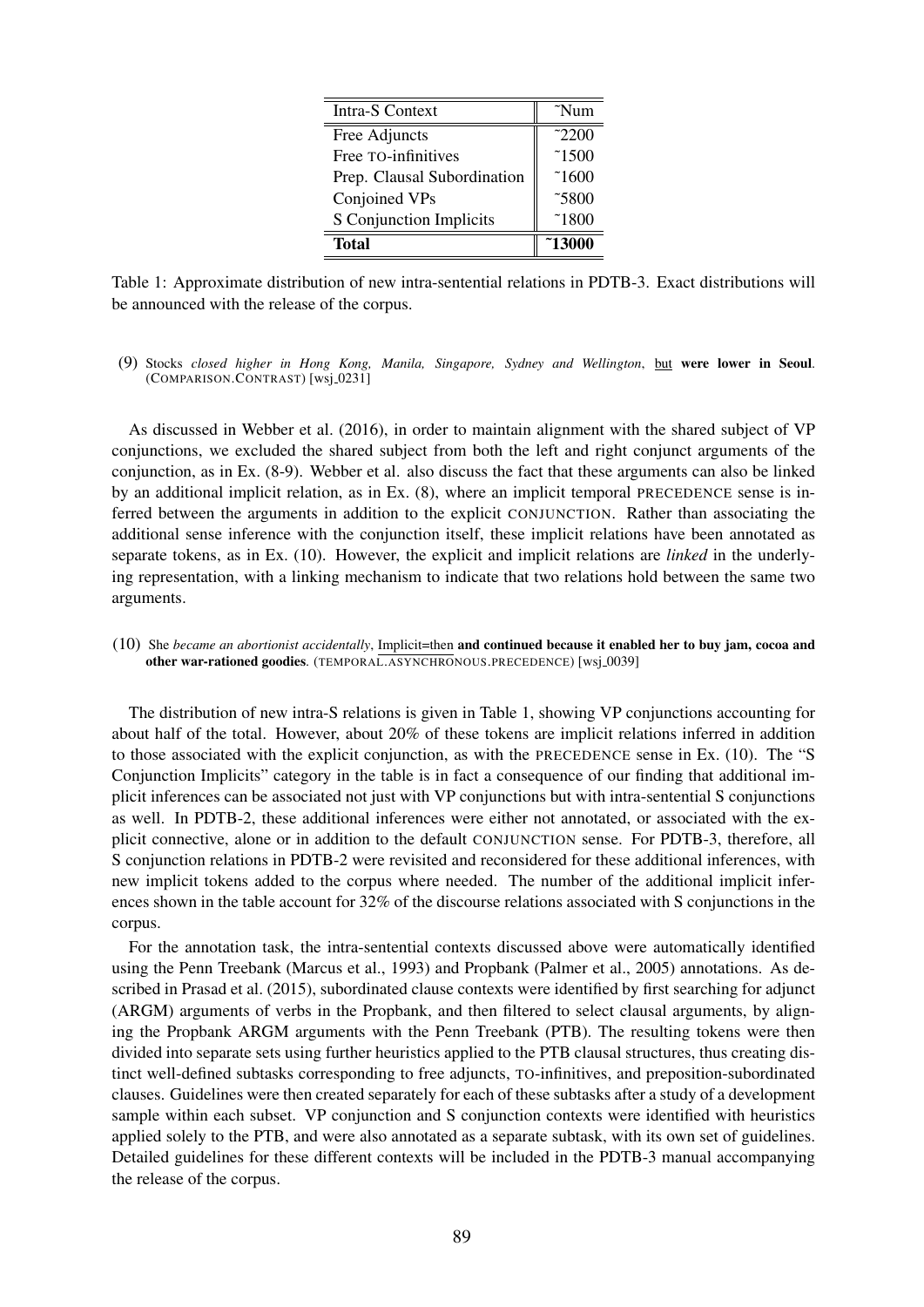|             |                                 | Temporal                             | Synchronous                                                        |  | --         |                 |                  |
|-------------|---------------------------------|--------------------------------------|--------------------------------------------------------------------|--|------------|-----------------|------------------|
|             |                                 |                                      | Asynchronous                                                       |  | Precedence |                 |                  |
|             |                                 |                                      |                                                                    |  | Succession |                 |                  |
|             |                                 |                                      |                                                                    |  |            |                 |                  |
| Contingency | Cause +/- $\beta$ , +/- $\zeta$ | Reason<br>Result<br>Negative-result* |                                                                    |  |            | Conjunction     | --               |
|             |                                 |                                      |                                                                    |  |            | Disjunction     | $\cdots$         |
|             |                                 |                                      |                                                                    |  |            |                 |                  |
|             |                                 |                                      | Arg1-as-cond                                                       |  |            | Equivalence     | --               |
|             | Condition $+1\sqrt{2}$          |                                      | Arg2-as-cond                                                       |  |            | Instantiation   | Arg1-as-instance |
|             |                                 |                                      | Arg1-as-negcond                                                    |  |            |                 | Arg2-as-instance |
|             | Negative condition+/-           |                                      | Arg2-as-negcond<br>Arg1-as-goal<br>Arg2-as-goal<br>Arg2-as-negGoal |  |            | Level-of-detail | Arg1-as-detail   |
|             | Purpose                         |                                      |                                                                    |  | Expansion  |                 | Arg2-as-detail   |
|             |                                 |                                      |                                                                    |  |            | Substitution    | Arg1-as-subst    |
|             |                                 |                                      |                                                                    |  |            |                 | Arg2-as-subst    |
| Comparison  | Contrast                        | --                                   |                                                                    |  |            | Exception       | Arg1-as-excpt    |
|             |                                 |                                      |                                                                    |  |            |                 | Arg2-as-excpt    |
|             | Similarity<br>Concession $+/-$  | --                                   |                                                                    |  |            | Manner          | Arg1-as-manner   |
|             |                                 | Arg1-as-denier*                      |                                                                    |  |            |                 | Arg2-as-manner   |
|             |                                 |                                      | Arg2-as-denier                                                     |  |            |                 |                  |

Figure 1: PDTB-3 Sense Hierarchy. Only asymmetric senses are specified further at Level-3, to capture the directionality of the arguments. Superscript symbols on Level-2 senses indicate features for implicit beliefs  $(+/-\beta)$  and speech-acts  $(+/-\zeta)$  that may or may not be associated with one of the defined arguments of the relation. Senses marked with the asterisk (\*) are the subtypes that did not occur as belief and speech-act senses in the corpus. Features are shown on the sense only for clarity, but should not be seen as a property of the relation, rather of the arguments.

### 3 Changes to Senses and Relation Types

Figure 1 shows the most recent PDTB-3 sense hierarchy, which simplifies and extends the PDTB-2 sense hierarchy. Simplifications include (a) restricting Level-3 sense to differences in directionality, (b) eliminating rare and/or difficult-to-annotate senses, and (c) replacing separate senses with features that can be added to a given sense (Section 3.1). Extensions mainly involve senses needed for annotating some of the new intra-sentential relations (Section 3.2).

### 3.1 Simplifying the relation hierarchy

Although the hierarchy retains the same four Level-1 senses, senses at Level-3 now only encode *directionality* of the arguments, and so only appear with asymmetric Level-2 senses.<sup>3</sup> Those Level-3 senses in the PDTB-2 that did not convey directionality were either moved to Level-2 — SUBSTITUTION (renamed from the PDTB-2 CHOSEN ALTERNATIVE) and EQUIVALENCE — or eliminated due to their rarity or the difficulty they posed for annotators — in particular, those under the Level-2 senses of CONTRAST, CONDITION and ALTERNATIVE (now renamed DISJUNCTION).

With respect to directionality, annotating intra-sentential discourse relations revealed asymmetric Level-2 senses for which the relation's arguments occur in either order (rather than the single order assumed in the PDTB-2). In particular, the argument conveying the condition in CONDITION relations can be either Arg2 (as was the case throughout the PDTB-2) or *Arg1* as in Ex. 11, while the argument conveying the "chosen alternative" (now called "substitute") in SUBSTITUTION relations can be either Arg2 (as was the case throughout the PDTB-2) or *Arg1*, as in Ex. 12. In the case of the rare sense called EXCEPTION, it was not previously noticed that in some of the tokens so annotated, the exception appeared in Arg2, while in the rest, the exception appeared in *Arg1* (Ex. 13). Finally, while all cases of the INSTANTIATION sense in PDTB-2 were annotated with the assumption that it was always Arg2 that provided the instance, we have now found (rare) evidence that the instance can be realized as *Arg1* as well (Ex. 14).

<sup>&</sup>lt;sup>3</sup>A sense relation  $\Re$  is *symmetric* iff  $\Re(Arg1, Arg2)$  and  $\Re(Arg2, Arg1)$  are semantically equivalent. If a relation is not symmetric, it is *asymmetric*.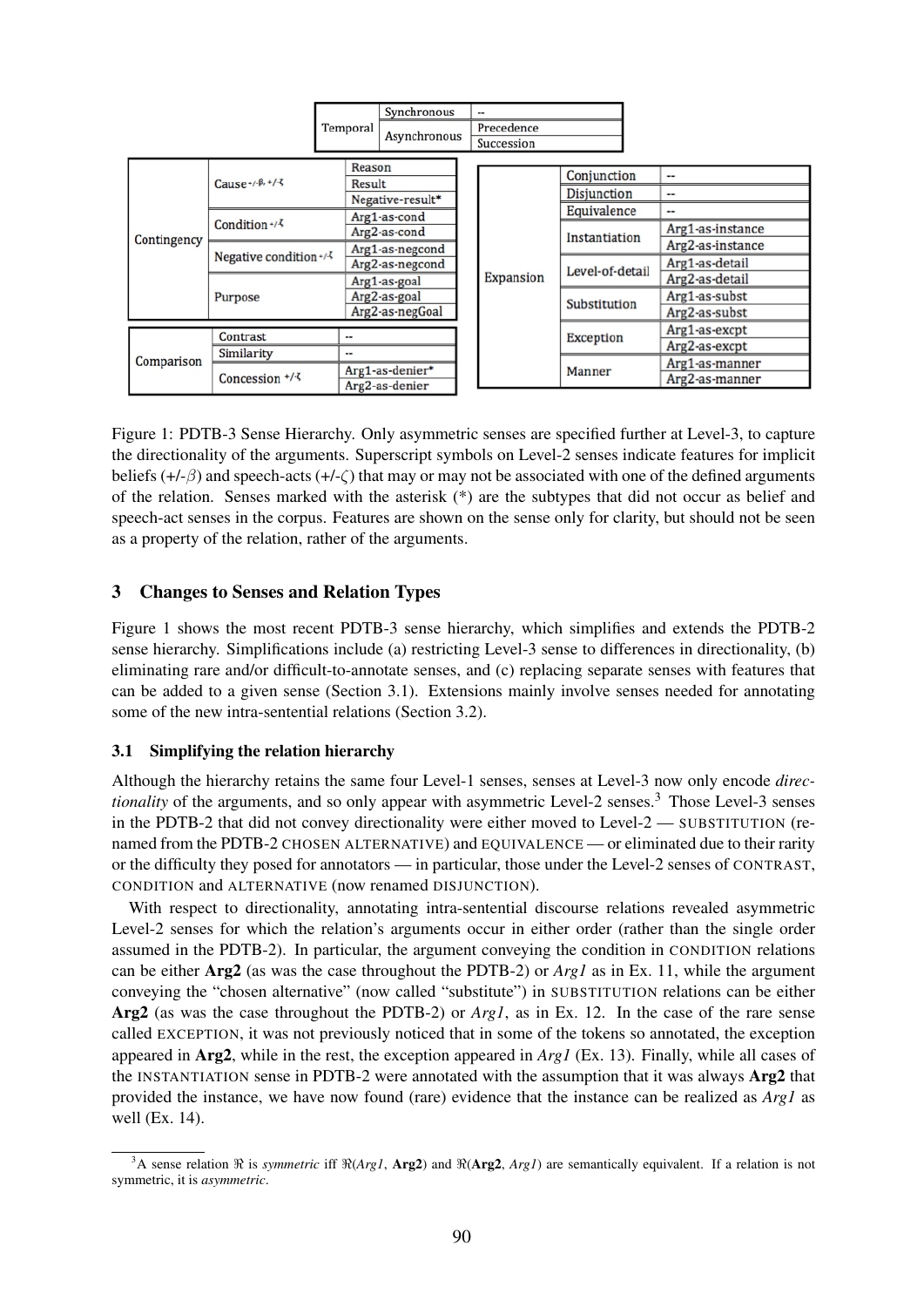- (11) ARG1-AS-COND: *Call Jim Wright's office in downtown Fort Worth, Texas, these days* and the receptionist still answers the phone, "Speaker Wright's office. [wsj.0909]
- (12) ARG1-AS-SUBST: "The primary purpose of a railing is *to contain a vehicle* and not to provide a scenic view," [wsj 0102]
- (13) ARG1-AS-EXCPT: *Twenty-five years ago the poet Richard Wilbur modernized this 17th-century comedy merely by avoiding "the zounds sort of thing," as he wrote in his introduction*. Otherwise, the scene remained Celimene's house in 1666. [wsj<sub>-1936]</sub>
- (14) ARG1-AS-INSTANCE: *In a country where a bribe is needed to get a phone, a job, and even into a school, the name Bofors has become a potent rallying cry against the government*. That illustrates the kind of disappointment many Indians feel toward Mr. Gandhi, whom they zestfully elected and enthusiastically supported in his first two years in power. [wsj<sub>-2041]</sub>

Level-2 pragmatic senses have been removed from the hierarchy and replaced with features that can be attached to a relation token to indicate an inference of *implicit* belief (epistemic knowledge) or of a *speech act* associated with arguments, rather than with the relation itself. Figure 1 shows the senses for which these features have so far been found to be warranted, based on the empirical evidence found during annotation. Ex. 15 shows an implicit CAUSE.RESULT relation but one where the result Arg2 argument is the (speaker's/writer's) *belief* that the deadline could be extended. Arg2 is therefore annotated with a +belief feature because the belief is implicit. Similarly, Ex. 16 shows a CONCESSION.ARG2-AS-DENIER relation, but what's being denied (or cancelled) is the speech act associated with Arg2, and this is annotated as a feature on Arg2 because it is implicit.

- (15) RESULT+BELIEF: That deadline *has been extended once* Implicit=so and could be extended again. [wsj 2032]
- (16) ARG2-AS-DENIER+SPEECH-ACT: He spends his days *sketching passers-by*, or trying to. [wsj 0039]

Also simplifying the PDTB2 hierarchy is removal of the LIST sense, which turned out not to be distinguishable from CONJUNCTION. And the names of two asymmetric PDTB-2 senses have been changed to bring out commonalities. In particular, RESTATEMENT has been renamed LEVEL-OF-DETAIL, with its SPECIFICATION and GENERALIZATION subtypes in the PDTB-2 now just taken to be directional variants renamed ARG2-AS-DETAIL and ARG1-AS-DETAIL, respectively. Similarly, the sub-types of CONCES-SION, opaquely called CONTRA-EXPECTATION and EXPECTATION, have been renamed to reflect simply a difference in directionality: ARG1-AS-DENIER and ARG2-AS-DENIER, respectively.

#### 3.2 Augmenting the Sense Hierarchy

New senses have been introduced into the hierarchy on an "as needed" basis. These include the asymmetric Level-2 senses of MANNER under EXPANSION, and PURPOSE and NEGATIVE CONDITION under CONTINGENCY, along with their Level-3 directional variants. Parallel to the negative counterpart of CONDITION (NEGATIVE CONDITION), we also found evidence for negative counterparts of RESULT (NEGRESULT) and ARG2-AS-GOAL (ARG2-AS-NEGGOAL). The symmetric Level-2 sense SIMILARITY was added under COMPARISON because of its obvious omission from the PDTB-2 as the complement of the symmetric sense CONTRAST. The definitions and examples for these new senses are given in Table 2.

The entire PDTB2 has been updated to reflect the sense modifications. Most often, the mapping is simply 1:1 and has been done automatically. Where the mapping is 1:N or M:N, manual review has been required, with further adjudication to ensure both agreement and consistency.

#### 3.3 Hypophora: A New Relation Type

Among the inter-sentential relations missing from PDTB-2, we found many pairs such as Exs. (17-18), where the first sentence (*Arg1*) expresses a question seeking some information, and the second (**Arg2**) provides a response to fulfil that need. As with the EntRel relations in the PDTB, these relations cannot be instantiated with connectives, explicitly or implicitly.

- (17) *If not now, when*? "When the fruit is ripe, it falls from the tree by itself," he says." [wsj\_0300]
- (18) *Of all the ethnic tensions in America, which is the most troublesome right now*? A good bet would be the tension between blacks and Jews in New York City. [wsj.2369]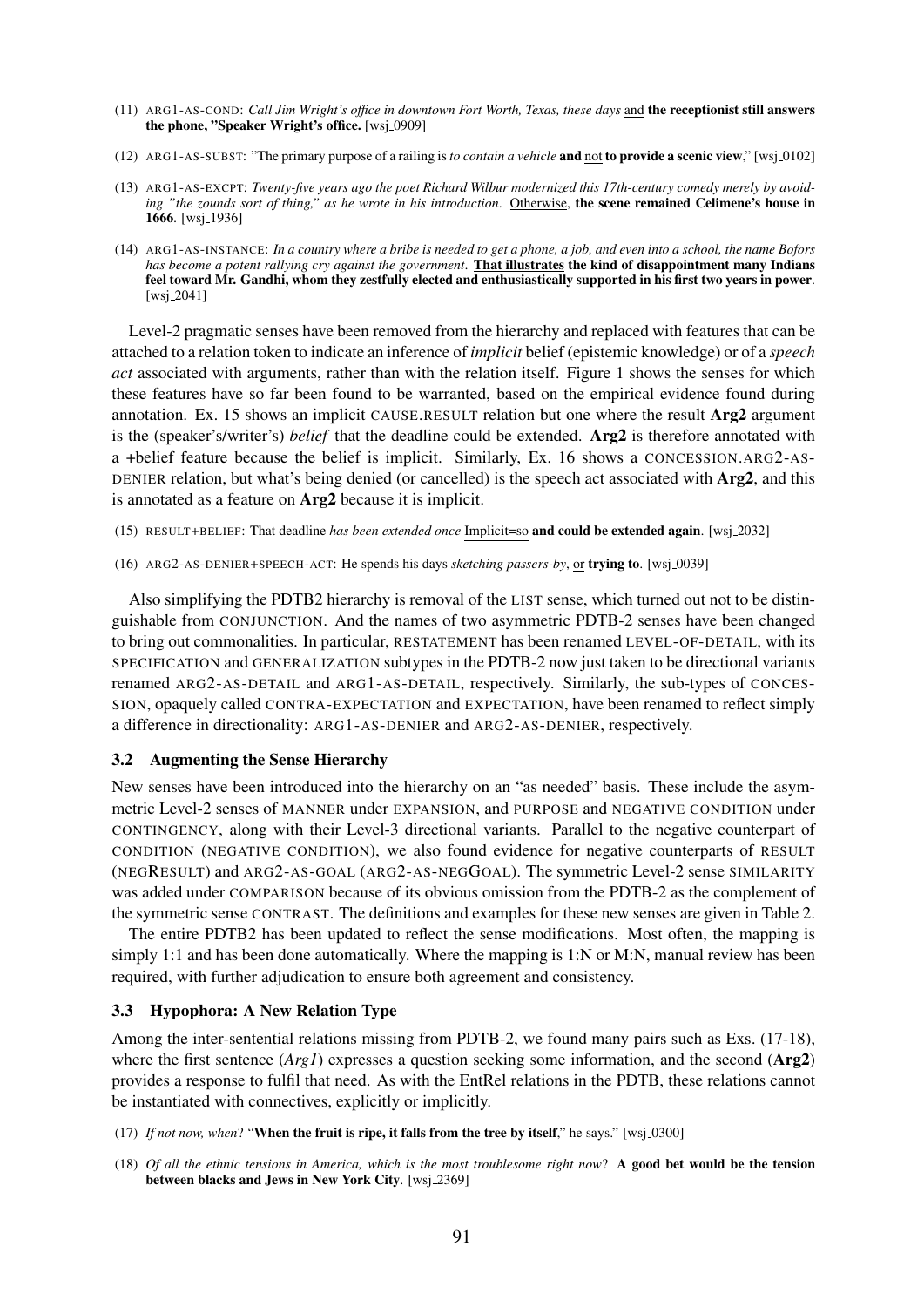SIMILARITY: One or more similarities between *Arg1* and Arg2 are highlighted with respect to what each argument predicates as a whole or to some entities it mentions.

..., *the Straits Times index is up 24% this year*, so investors who bailed out generally did so profitably. Similarly, Kuala Lumpur's composite index vesterday ended 27.5% above its 1988 close. [wsj\_2230]

CAUSE:NEGATIVE RESULT: *Arg1* gives the reason/explanation/justification for why Arg2 does not result.

*A search party soon found the unscathed aircraft in a forest clearing much too small* to have allowed a conventional landing.

NEGATIVE CONDITION: One argument describes a situation presented as unrealized (the antecedent or condition), which if it doesn't occur, would lead to the situation described by the other argument (the consequent).

ARG1-AS-NEGCOND: In Singapore, a new law requires smokers to *put out their cigarettes before entering restaurants, department stores and sports centers* or **face a \$250 fine**. [wsj\_0037]

ARG2-AS-NEGCOND: Unless the Federal Reserve eases interest rates soon to stimulate the economy, *profits could remain disappointing.* [wsj\_0322]

PURPOSE: One argument presents an action that an agent undertakes with the purpose (intention) of achieving the goal conveyed by the other argument.

ARG1-AS-GOAL: She ordered *the foyer done in a different plaid planting*, Implicit=for that purpose and made the landscape architects study a book on tartans. [wsj\_0984]

ARG2-AS-GOAL: *Skilled ringers use their wrists to advance or retard the next swing*, so that one bell can swap places with another in the following change. [wsj.0089]

ARG2-AS-NEGGOAL: We can applaud Mr. Pryor's moment of epiphany, even as we understand *that he and his confreres need restraint* lest they kill again. [wsj.1698]

MANNER: The situation described by one argument presents *how* (i.e., the manner in which) the situation described by other argument has happened or is done.

ARG1-AS-MANNER: He argued that program-trading by roughly 15 big institutions is *pushing around the markets* Implicit=thereby and scaring individual investors. [wsj\_0987]

ARG2-AS-MANNER: A native of the area, he is back now after riding the oil-field boom to the top, *then surviving the bust* Implicit=by running an Oklahoma City convenience store. [wsj\_0725]

Table 2: New senses in PDTB-3

The response to the question can answer the information need explicitly, as in Exs. (17-18), or implicitly (Ex. 19). And the answer can also indicate that the information need cannot be fulfilled (Ex. 20).

- (19) *So can a magazine survive by downright thumbing its nose at major advertisers*? Garbage magazine, billed as "The Practical Journal for the Environment," is about to find out. [wsj\_0062]
- (20) *With all this, can stock prices hold their own*? "The question is unanswerable at this point" she says. [wsj 0681]

Because these relations involve dialogue acts (Bunt et al., 2017), which we treat as distinct from discourse relations, and because they are uninstantiable as connectives, we have added a new coherence relation type for them — called HYPOPHORA.

Of course, not all questions in a discourse are dialogue acts. HYPOPHORA does not apply when the subsequent text relates to a question in other ways – for example, with rhetorical questions that are posed for dramatic effect or to make an assertion, rather than to elicit an answer, as in Ex. (21), or if the subsequent text provides an explanation for why the question has been asked, as in Ex. (22). In such cases, an implicit connective can be asserted and a discourse relation can be inferred to hold, as shown.

- (21) *What's wrong with asking for more money*? Implicit=because Money is not everything, but it is necessary, and business is not volunteer work. (CONTIN-GENCY.CAUSE.REASON+BELIEF) [wsj\_0094]
- (22) "*What sector is stepping forward to pick up the slack*?" he asked. Implicit=because "I draw a blank." (CONTINGENCY.CAUSE.REASON+SPEECH-ACT) [wsj 0036]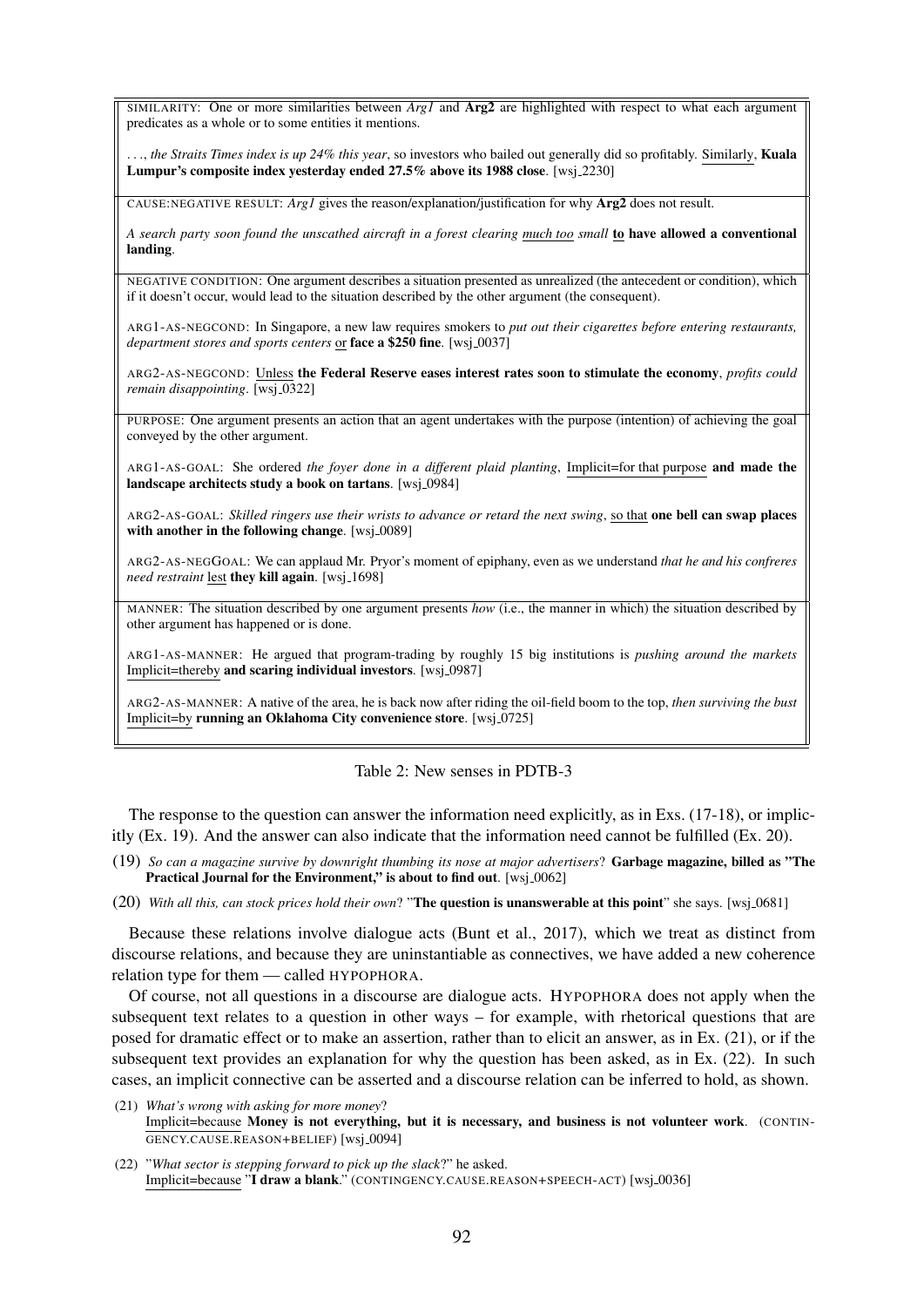### 4 Modifications to Other Guidelines

In this section, we present other major modifications to the PDTB guidelines.

### 4.1 Argument Labeling Convention

The first modification, described earlier in Webber et al. (2016), relates to the argument labeling two-part convention in PDTB-2, where

- For spans linked by an explicit discourse connective,  $Arg2$  was the argument to which the connective was attached syntactically, and the other was *Arg1*. This allowed the arguments to subordinating conjunctions to be labeled consistently, independent of the order in which the arguments appeared. The same was true for coordinating conjunctions, whose argument order is always the same, and for discourse adverbials, whose *Arg1* always precedes the adverbial, even when *Arg1* is embedded in Arg2.
- For implicit discourse relations, *Arg1* was always the first (lefthand) span and Arg2, the adjacent (righthand) span.

Blindly applying this convention in annotating *intra-sentential* discourse relations can produce inconsistent labeling because of (1) variability in where an explicit connectives can attach within a sentence; and (2) the ability of marked syntax to replace explicit connectives.

The first problem can be illustrated with paired connectives like *not only* ... *but also*. Here, both members of the pair may be present (Ex. 23), or just one or the other (Ex. 24 and Ex. 25):

- (23) Japan not only outstrips the U.S. in investment flows but also outranks it in trade with most Southeast Asian countries  $\ldots$  [wsj\_0043]
- (24) The hacker was pawing over the Berkeley files but also using Berkeley and other easily accessible computers as stepping stones  $\dots$  [wsj\_0257]
- (25) Not only did Mr. Ortega's comments come in the midst of what was intended as a showcase for the region, it came as  $\overline{\text{Nicaragu}}$  is under special international scrutiny ... [wsj.0655]

A labeling convention that requires Arg2 to be the argument to which the explicit connective attaches will choose a different argument for  $\text{Arg2}$  in Ex. (24) than in Ex. (25), and an arbitrary argument in the case of Ex (23), when semantically, the lefthand argument is playing the same role in all three cases, as is the righthand argument.

The second problem can be illustrated with preposed auxiliaries, which signal a CONDITION sense between the clause with the preposed auxiliary (as *antecedent*) and the other clause (as *consequent*). As with subordinating clauses, the two clauses can appear in either order:

- (26) Had the contest gone a full seven games, ABC could have reaped an extra \$10 million in ad sales . . . [wsj 0443]
- (27) . . . they probably would have gotten away with it, had they not felt compelled to add Ms. Collins's signature tune, "Amazing Grace," . . . [wsj\_0207]

Since there is no explicit connective in either clause, if position is used to label *Arg1* and Arg2, the result can again be inconsistent.

To avoid inconsistency, while not requiring any change to existing labels in the PDTB-2, we have adopted the following new convention:

- The arguments to inter-sentential discourse relations remain labeled by *position*: *Arg1* is first (lefthand) argument and  $Arg2$ , the second (righthand) argument.
- With intra-sentential coordinating structures, the arguments are also labeled by *position*: *Arg1* is first argument and  $\text{Arg2}$ , the second one, independent of which argument(s) have attached coordinating conjunction(s).
- With intra-sentential subordinating structures, *Arg1* and **Arg2** are determined syntactically. The subordinate structure is always labeled Arg2, and the structure to which it is subordinate is labeled *Arg1*.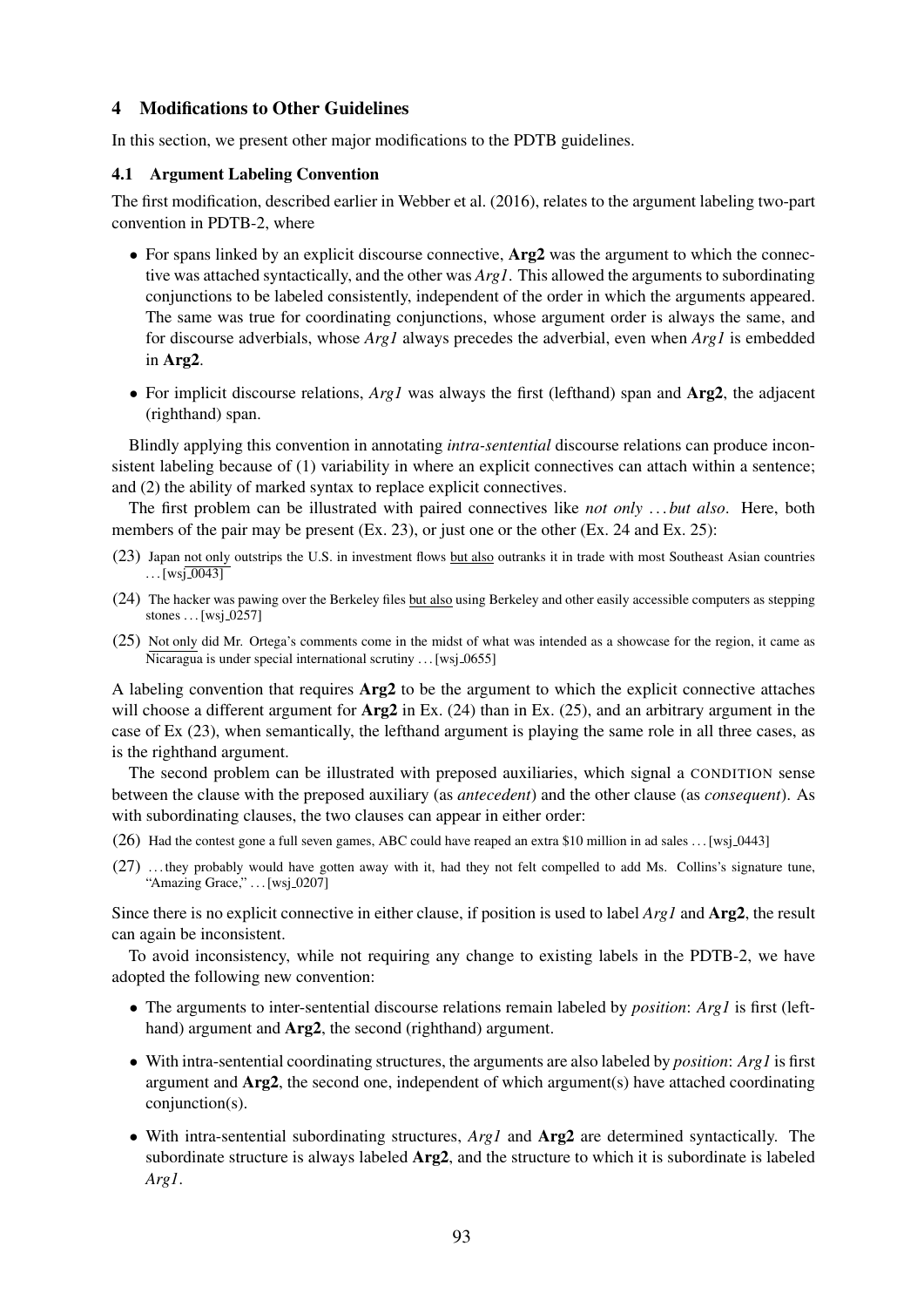#### 4.2 AltLex Identification and Annotation

The convention for identifying instances of *Alternative Lexicalizations* (or AltLex) in the PDTB-2 was that, in the absence of an explicit connective, if annotators inferred a relation between the sentences but felt that the insertion of a implicit connective would be redundant, they were encouraged to identify the non-connective expression in Arg2 that they took as the source of the perceived redundancy as the AltLex,

Annotating intra-sentential discourse relations in the PDTB-3 has led to modifying the above convention in two ways — what is annotated as AltLex and where AltLex can be annotated.

With respect to what is annotated as AltLex, reliably identifiable AltLex expressions in the PDTB-2 included one part that conveyed the relation and one part that referred anaphorically or elliptically to *Arg1*, as in "after that" or "a likely reason for the disparity is" (Prasad et al., 2010). To allow for AltLex expressions in the context of intra-sentential discourse relations, we have allowed expressions of any form or syntactic class to be labeled as AltLex, including adjectives and adjective-modifiers such as *additional*, *next*, *further*, and *earlier*. While these expressions continue to suggest the relation, unlike AltLex expressions in PDTB-2, the reference to Arg1 may be implicit. That is, while *next* implies next to something, that something may be implicit.

One consequence of this new convention is that words such as *further* and *next*, that can appear as discourse adverbials, or as adverbials modifying verbs or adjectives, or as adjectives themselves, will be annotated as Explicit connectives when they are discourse adverbials, as in Exs. (28-29), and otherwise as AltLex phrases, as in Ex. (30), where *further* modifies *fractioning*.

- (28) Stephen G. Jerritts, president and chief executive officer, said *customers weren't willing to commit to an expensive NBI hardware systems because of the company's financial troubles*. Further, he said, argii[the company doesn't have the capital needed to build the business over the next year or two]. (EXPANSION.CONJUNCTION) [wsj\_0092]
- (29) *Inspired by imports, Mr. Rosen now makes fur muffs, hats and flings. This year he produced a men's line and offers dyed furs in red, cherry red, violet, royal blue and forest green.... From Asia, he has mink jackets with floral patterns made by using different colored furs*. Next he will be testing pictured embroidery (called kalega) made in the Far East. (TEMPORAL.ASYNCHRONOUS.PRECEDENCE) [wsj.1586]
- (30) *The show, despite a promising start, has slipped badly in the weekly ratings as compiled by A.C. Nielsen Co., finishing far below "Tonight" on NBC, a unit of General Electric Co., and "Nightline" on ABC-TV, a unit of Capital Cities/ABC Inc.* Further fractioning the late-night audience is the addition of the "Arsenio Hall Show," syndicated by Paramount Communications Inc (EXPANSION.CONJUNCTION) [wsj 2395]

With respect to where *AltLex* can be annotated, PDTB-3 annotators have been permitted to include material the AltLex expression from both Arg1 and Arg2. This is motivated by examples like Exs. (31- 33), where the underlined segmented in *Arg1* and Arg2 together signal the sense of the relation.

- (31) *Marni Rice plays the maid with so much edge* as to steal her two scenes. (CONTINGENCY.CAUSE.RESULT) [wsj\_1163]
- (32) *some of the proposals are so close* that non-financial issues such as timing may play a more important role. (CON-TINGENCY.CAUSE.RESULT) [wsj\_0953]
- (33) *Things have gone too far* for the government to stop them now. (CONTINGENCY.CAUSE.RESULT) [wsj.2454]

We have also allowed AltLex to span an entire argument, which would typically be **Arg2**, to adequately represent the expression of discourse relations with *syntactic constructions*. For example, in Ex. (34), it is the *syntactic inversion* of the predicate that signals the CONCESSION sense. And in Ex. (35), it is the AUX-inversion that signals the CONDITION sense. In both these cases, as in others like these, the entire Arg2 is selected as the AltLex span, which is a unique indication that it is the syntactic construction that serves as the AltLex.

- (34) Crude as they were, *these early PCs triggered explosive product development in desktop models for the home and office*. (COMPARISON.CONCESSION.ARG1-AS-DENIER) [wsj 0022]
- (35) Had the contest gone a full seven games, *ABC could have reaped an extra* \$*10 million in ad sales on the seventh game alone, compared with the ad take it would have received for regular prime-time shows*. (CONTINGENCY.CONDITION.ARG2-AS-CONDITION) [wsj.0443]

Since researchers may be interested in analyzing these constructional AltLex's further, we have assigned them the relation type ALTLEXC, to indicate that they are a sub-type of Altlex. Tokens of this type have all the same fields as an AltLex. They are just marked for easy identification and review.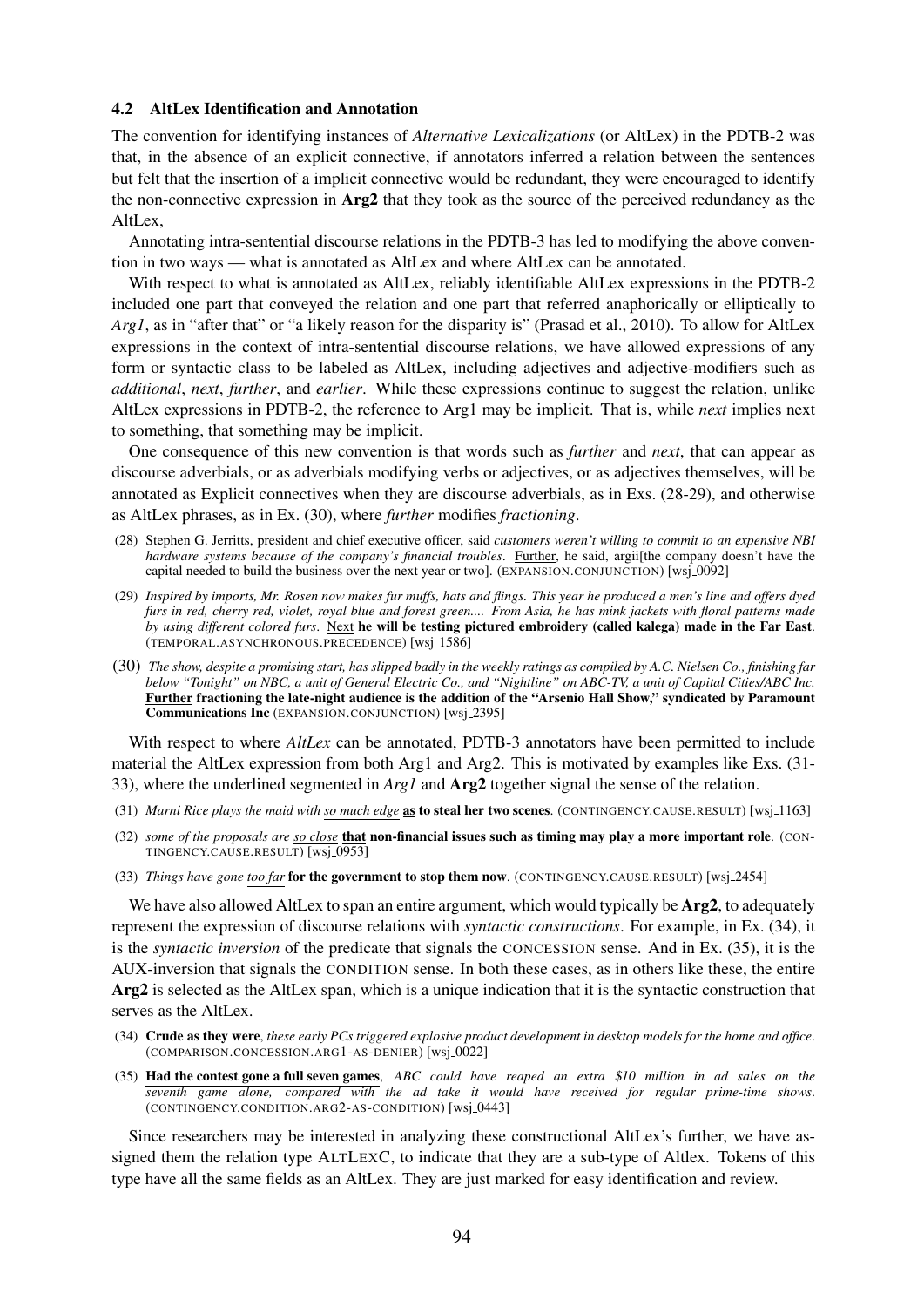### 5 Mapping to ISO-DR-Core

Existing annotation frameworks (which, apart from the PDTB, have led to the creation of several other corpora of coherence relations, including Afantenos et al. (2012), Carlson et al. (2003), Reese et al. (2007), Sanders and Scholman (2012), and Wolf and Gibson (2005)) exhibit some major differences in their underlying assumptions, but there are also strong compatibilities. ISO DR-Core (ISO 247617- 8: 2016) forms part of an effort to develop an international standard for the annotation of discourse relations.4 One of the outcomes of this effort (Bunt and Prasad, 2016) was to provide clear and mutually consistent definitions of a set of *core* discourse relations (senses) – ISO-DR-Core – many of which have similar definitions in different frameworks, and provide mappings from ISO-DR-Core relations to relations in different frameworks, including the PDTB.

With the extensions to the sense hierarchy in PDTB, it is therefore of interest to ask if the new senses in PDTB are mappable to the ISO-DR-Core relations. We find that while the new senses PURPOSE, NEGATIVE CONDITION, SIMILARITY and MANNER have a 1:1 mapping with the relations in ISO-DR-Core, ARG2-AS-NEGGOAL (under Level-2 PURPOSE) and NEGATIVE RESULT (under Level-2 CAUSE) do not. What this suggests is that like the negative counterpart of condition, ISO-DR-Core should be extended to include the negative counterpart for CAUSE, as NEGATIVE CAUSE, and for PURPOSE, as NEGATIVE PURPOSE. However, it remains an open question whether these relations should be defined in a way that captures both argument directionalities. In the PDTB, we have as yet found no evidence for the reverse directionality for either of these senses.

### 6 Conclusion

We have presented highlights from our work on enriching the PDTB with new relations, which has also led to modifications and extensions to the PDTB guidelines. Annotating a further  $\sim$ 13K discourse relations and reviewing existing PDTB-2 annotation to bring it in line with the new guidelines has highlighted the importance of assessing *consistency* across the corpus — that similar tokens are annotated in a similar way, no matter when they were annotated. Such *semantic consistency* (Hollenstein et al., 2016) is meant to facilitate improvement in all future applications of the PDTB-3. Consistency checks are described in the detailed annotation manual that will accompany the corpus in its LDC distribution, as well as being available at the PDTB website.

### Acknowledgements

Missing from the list of authors is the name of our colleague and dear friend, Aravind K Joshi. Aravind conceived of the Penn Discourse TreeBank and was instrumental in its development from its beginnings in 2005 through the new PDTB-3. Aravind died peacefully on 31 December 2017, and we miss him more than we can say. An obituary will appear in *Computational Linguistics* 44(3), September 2018. We would also like to thank Robin Malamud, James Reid and Samuel Gibbon for their hard work and valuable contribution to annotating the PDTB-3. This work was supported by the National Science Foundation (NSF Grants 1422186 and 1421067).

## References

- Stergos Afantenos, Nicholas Asher, Farah Benamara, Myriam Bras, Cecile Fabre, Lydia-Mai Ho-Dac, Anne ´ Le Draoulec, Philippe Muller, Marie-Paule Péry-Woodley, Laurent Prévot, et al. 2012. An empirical resource for discovering cognitive principles of discourse organisation: the annodis corpus. In *Proceedings of the Eight International Conference on Language Resources and Evaluation (LREC'12)*. European Language Resources Association (ELRA).
- Amal Al-Saif and Katja Markert. 2010. The Leeds Arabic discourse treebank: Annotating discourse connectives for Arabic. In *Proceedings of the 7th International Conference on Language Resources and Evaluation (LREC-2010)*, Valletta, Malta.

<sup>4</sup> https://www.iso.org/standard/60780.html?browse=tc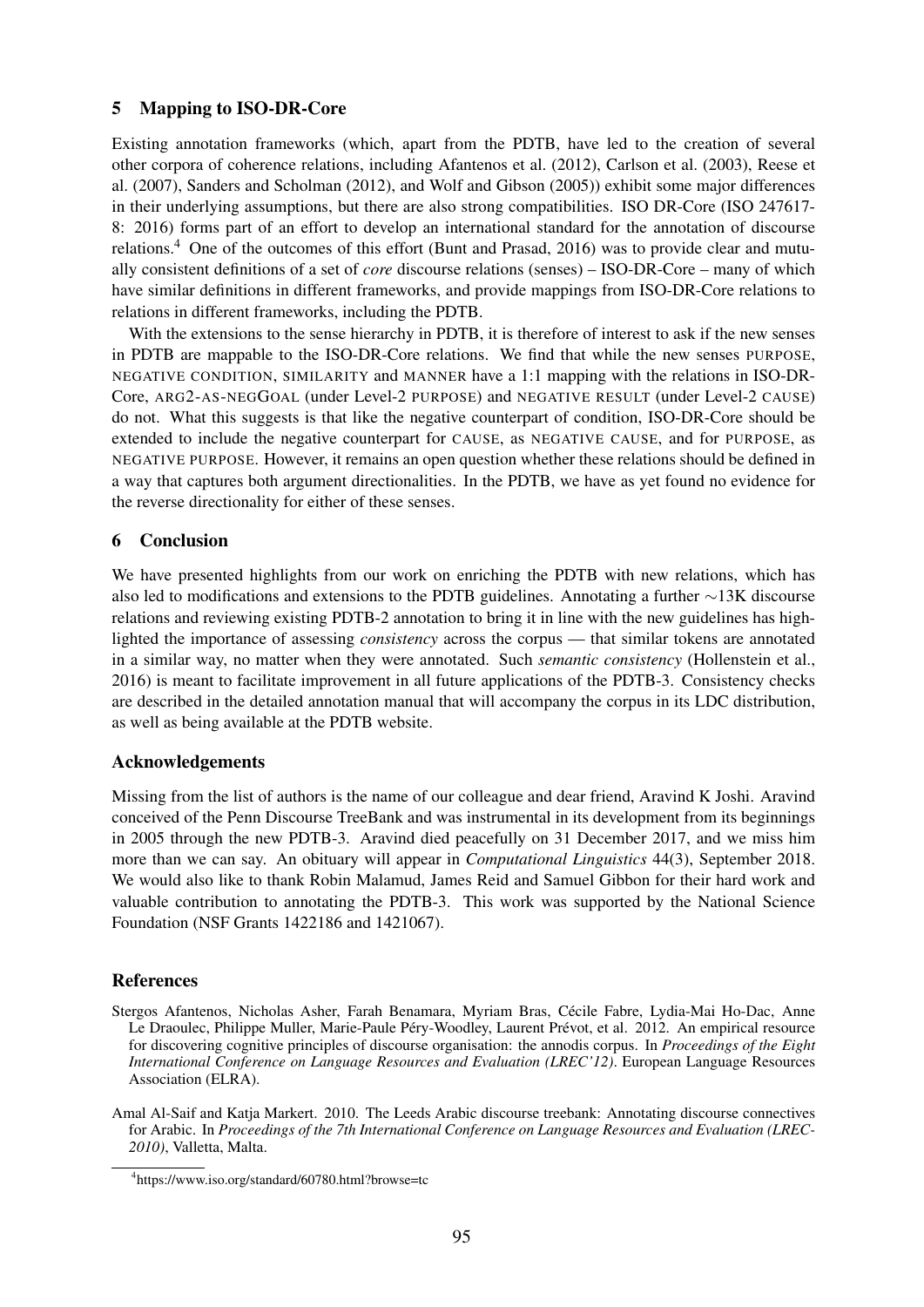- Harry Bunt and Rashmi Prasad. 2016. ISO DR-Core (ISO 24617-8): Core concepts for the annotation of discourse relations. In *Proceedings 12th Joint ACL-ISO Workshop on Interoperable Semantic Annotation (ISA-12)*, pages 45–54.
- Harry Bunt, Volha Petukhova, David Traum, and Jan Alexandersson. 2017. Dialogue act annotation with the iso 24617-2 standard. In *Multimodal Interaction with W3C Standards*, pages 109–135. Springer.
- Lynn Carlson, Daniel Marcu, and Mary Ellen Okurowski. 2003. Building a discourse-tagged corpus in the framework of rhetorical structure theory. In *Current and new directions in discourse and dialogue*, pages 85– 112. Springer.
- Laurence Danlos, Diégo Antolinos-Basso, Chloé Braud, and Charlotte Roze. 2012. Vers le fdtb: French discourse tree bank. In *TALN 2012: 19ème conférence sur le Traitement Automatique des Langues Naturelles, volume 2,* pages 471–478. ATALA/AFCP.
- Nora Hollenstein, Nathan Schneider, and Bonnie Webber. 2016. Inconsistency detection in semantic annotation. In *Proceedings of the 10th International Conference on Language Resources and Evaluation (LREC 2016)*.
- Mitchell Marcus, Beatrice Santorini, and Mary Ann Marcinkiewicz. 1993. Building a large annotated corpus of English: The Penn TreeBank. *Computational Linguistics*, 19(2):313–330.
- Umangi Oza, Rashmi Prasad, Sudheer Kolachina, Dipti Mishra Sharma, and Aravind Joshi. 2009. The Hindi Discourse Relation Bank. In *Proceedings of the ACL 2009 Linguistic Annotation Workshop III (LAW-III)*, Singapore.
- Martha Palmer, Daniel Gildea, and Paul Kingsbury. 2005. The proposition bank: An annotated corpus of semantic roles. *Computational linguistics*, 31(1):71–106.
- Lucie Poláková, Jiří Mírovský, Anna Nedoluzhko, Pavlína Jínová, Šárka Zikánová, and Eva Hajičová, 2013. Introducing the Prague discourse treebank 1.0. In *Proceedings of the Sixth International Joint Conference on Natural Language Processing (IJCNLP)*, pages 91–99.
- Rashmi Prasad, Nikhil Dinesh, Alan Lee, Eleni Miltsakaki, Livio Robaldo, Aravind Joshi, and Bonnie Webber. 2008. The Penn Discourse TreeBank 2.0. In *Proceedings of the 6th International Conference on Language Resources and Evaluation*, pages 2961–2968, Marrakech, Morocco.
- Rashmi Prasad, Aravind Joshi, and Bonnie Webber. 2010. Realization of discourse relations by other means: alternative lexicalizations. In *Proceedings of the 23rd International Conference on Computational Linguistics: Posters*, pages 1023–1031. Association for Computational Linguistics.
- Rashmi Prasad, Susan McRoy, Nadya Frid, Aravind Joshi, and Hong Yu. 2011. The biomedical discourse relation bank. *BMC bioinformatics*, 12(1):188.
- Rashmi Prasad, Bonnie Webber, and Aravind Joshi. 2014. Reflections on the Penn Discourse TreeBank, comparable corpora and complementary annotation. *Computational Linguistics*, 40(4):921–950.
- Rashmi Prasad, Bonnie Webber, Alan Lee, Sameer Pradhan, and Aravind Joshi. 2015. Bridging sentential and discourse-level semantics through clausal adjuncts. In *Proceedings of the First Workshop on Linking Computational Models of Lexical, Sentential and Discourse-level Semantics*, pages 64–69.
- Rashmi Prasad, Katherine Forbes-Riley, and Alan Lee. 2017. Towards full text shallow discourse relation annotation: Experiments with cross-paragraph implicit relations in the PDTB. In *Proceedings of the 18th Annual SIGdial Meeting on Discourse and Dialogue*, pages 7–16.
- Brian Reese, Julie Hunter, Nicholas Asher, Pascal Denis, and Jason Baldridge, 2007. *Reference Manual for the Analysis and Annotation of Rhetorical Structure*. University of Texas at Austin.
- Ted J. Sanders and Merel Scholman. 2012. Categories of coherence relations in discourse annotation. Presented at the International Workshop on Discourse Annotation. Utrecht Institute of Linguistics, Universiteit Utrecht.
- PDTB-Group. 2008. The Penn Discourse TreeBank 2.0 Annotation Manual. Technical Report IRCS-08-01, Institute for Research in Cognitive Science, University of Pennsylvania.
- Sara Tonelli, Giuseppe Riccardi, Rashmi Prasad, and Aravind Joshi. 2010. Annotation of discourse relations for conversational spoken dialogs. In *Proceedings of the Seventh International Conference on Language Resources and Evaluation (LREC 2010)*, Valletta, Malta.